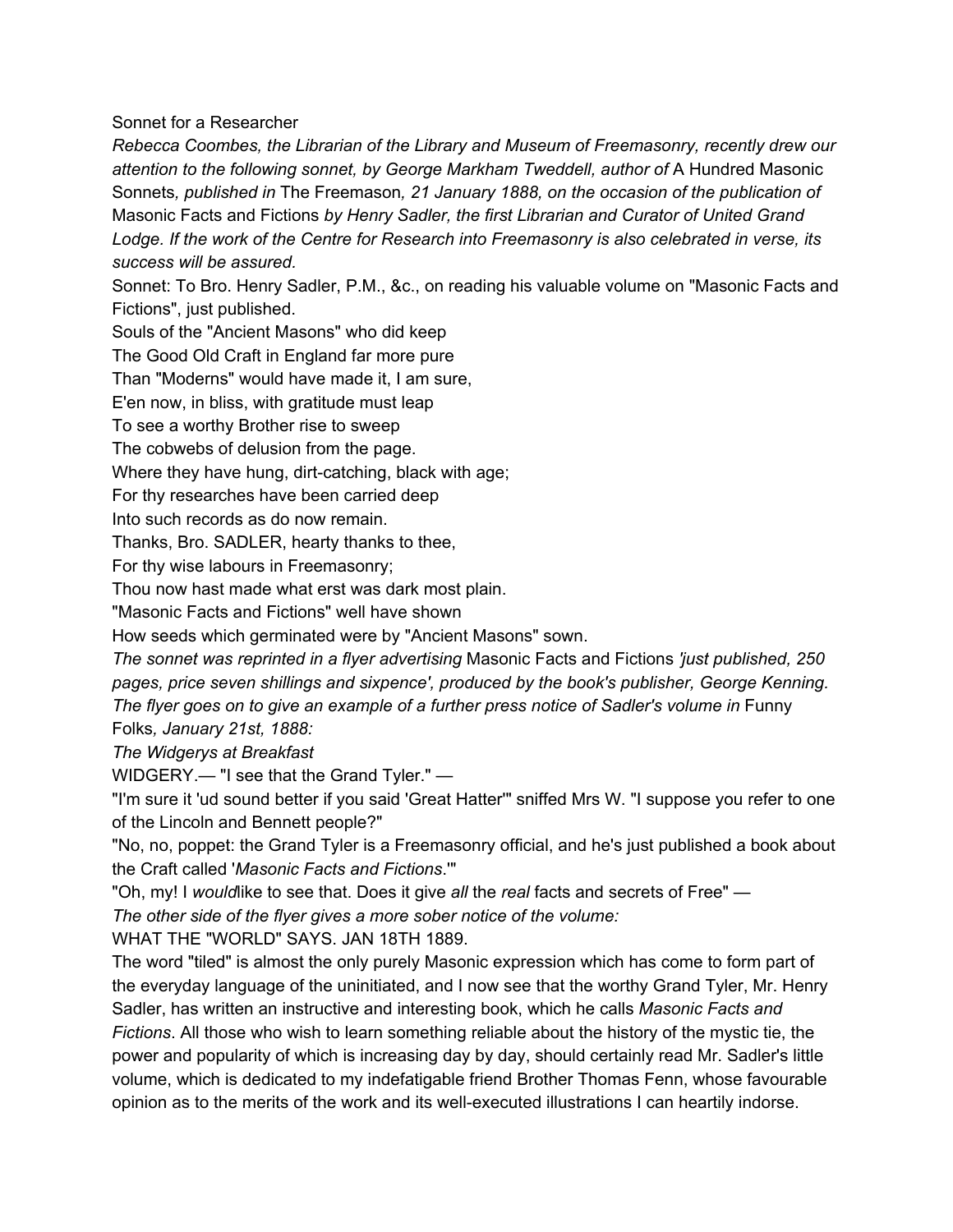*The term tiled nowadays forms a less familiar part of everyday language than in 1889. The OED describes the masonic meaning of tile as follows:* To protect (a lodge or meeting) from interruption or intrusion, so as to keep its proceedings secret, by posting a tyler at the door. Also *transf.* to bind (a person) to secrecy; to keep (any meeting or proceeding) strictly secret. 1762. *The OED cites the following example from Thackeray:* 'Come, come, Snob my boy, we are all tiled, you know'. *A tiler or tyler is the official who keeps the uninitiated from intruding upon the secrecy of the lodge meeting. Although tiled has dropped out of current usage, expressions such as `on the level' or `on the square' are frequently stated to be derived from freemasonry, although the OED offers no support for this.*

*George Markham Twedell was a printer whose premises were in Stokesley, near Hull. The* Freemason*, volume 10 (1877), p. 115, contains the following notice of a testimonial raised by some Hull masons for Twedell:*

It has long been the wish of the friends and admirers of this well-known author and public speaker, to present him with some substantial testimonial of esteem, for his life-long labour for the mental and moral elevation of the people. There has scarcely been a movement in the path of progress which he has not aided, publicly and privately, by his tongue and pen, from his youth up to his present time; often at great pecuniary loss to himself; so that many, who may have differed widely from him in opinion, have not hesitated to express their admiration of the enthusiastic and unflinching manner in which he has always devoted his abilities in striving to promote whatever appeared to him to be for the good of humanity, whether popular or otherwise. The present testimonial will consist of a purse of gold, to help him through heavy losses and family affliction, over which he has no control, and to aid him to complete those literary labours in which he is known to be so long engaged; while to preserve an enduring record of its presentation, the names of all the subscribers, whether of pounds or pence, will be printed in book form, and copies deposited in all the principal public libraries, as well as distributed among the subscribers. The testimonial will not be of a sectarian, party, or even local character; and subscriptions for the sum will be gladly received, and duly acknowledged by Wm. Andrews, F.R.H.S., No. 10, Colonial-street, Hull.

Charles Bell, 1 Sussex-street, Middlesborough, and High-street, Redcar.

R. Broadbridge, Wilnecote, near Tamworth.

J. Tom Burgess, F.S.A., Grassbrooke, Leamington.

W.H. Burnett, Middlesborough.

T.W. Craster M.D., Linthorpe-road, Middlesborough.

L.F. Crummey, M.R.C.S., Manor House, Great Ayton, via Northallerton.

John Dixon, Skelton, via Marske-by-the-Sea.

John Dunning, Southfield-villas, Middlesborough.

Joseph Gould, 24 South-street, Middlesborough.

George Kenning, 198, Fleet-street, 1, 2 and 3, Little Britain, and 175, Aldgersgate-street,

London; 2 Monument Place, Liverpool; and 9, West Howard-street, Glasgow.

David Norminton, Stokesley.

Rev. John Oxlee, Rector of Cowesby, via Thirsk.

John Ryley Robinson, LL.D., Westgate, Dewsbury. John Sutherst, Cleveland Ironworks, Gisbrough.